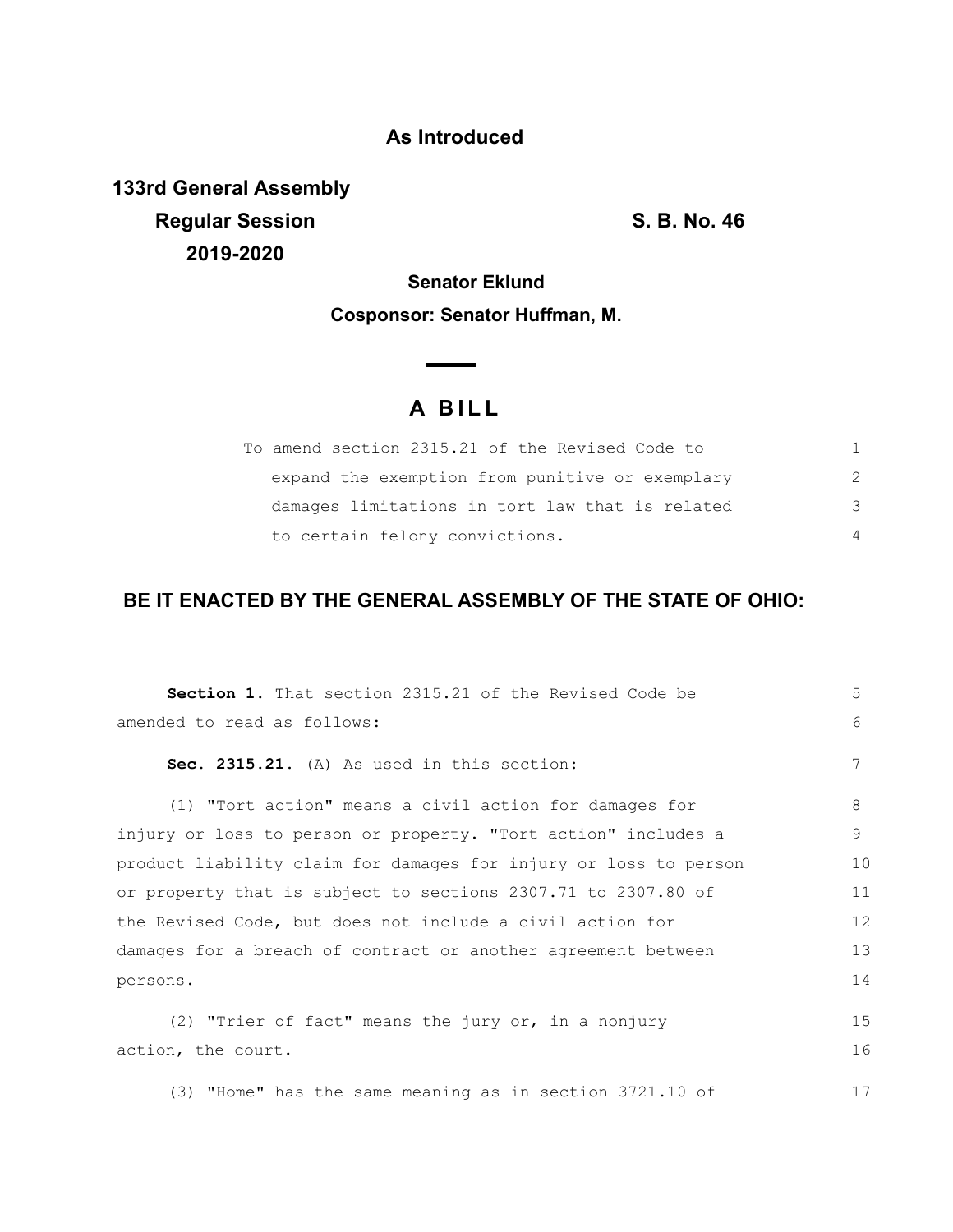the Revised Code.

(4) "Employer" includes, but is not limited to, a parent, subsidiary, affiliate, division, or department of the employer. If the employer is an individual, the individual shall be considered an employer under this section only if the subject of the tort action is related to the individual's capacity as an employer.

(5) "Small employer" means an employer who employs not more than one hundred persons on a full-time permanent basis, or, if the employer is classified as being in the manufacturing sector by the North American industrial classification system, "small employer" means an employer who employs not more than five hundred persons on a full-time permanent basis.

(B)(1) In a tort action that is tried to a jury and in which a plaintiff makes a claim for compensatory damages and a claim for punitive or exemplary damages, upon the motion of any party, the trial of the tort action shall be bifurcated as follows:

(a) The initial stage of the trial shall relate only to the presentation of evidence, and a determination by the jury, with respect to whether the plaintiff is entitled to recover compensatory damages for the injury or loss to person or property from the defendant. During this stage, no party to the tort action shall present, and the court shall not permit a party to present, evidence that relates solely to the issue of whether the plaintiff is entitled to recover punitive or exemplary damages for the injury or loss to person or property from the defendant. 36 37 38 39 40 41 42 43 44 45

(b) If the jury determines in the initial stage of the

18

46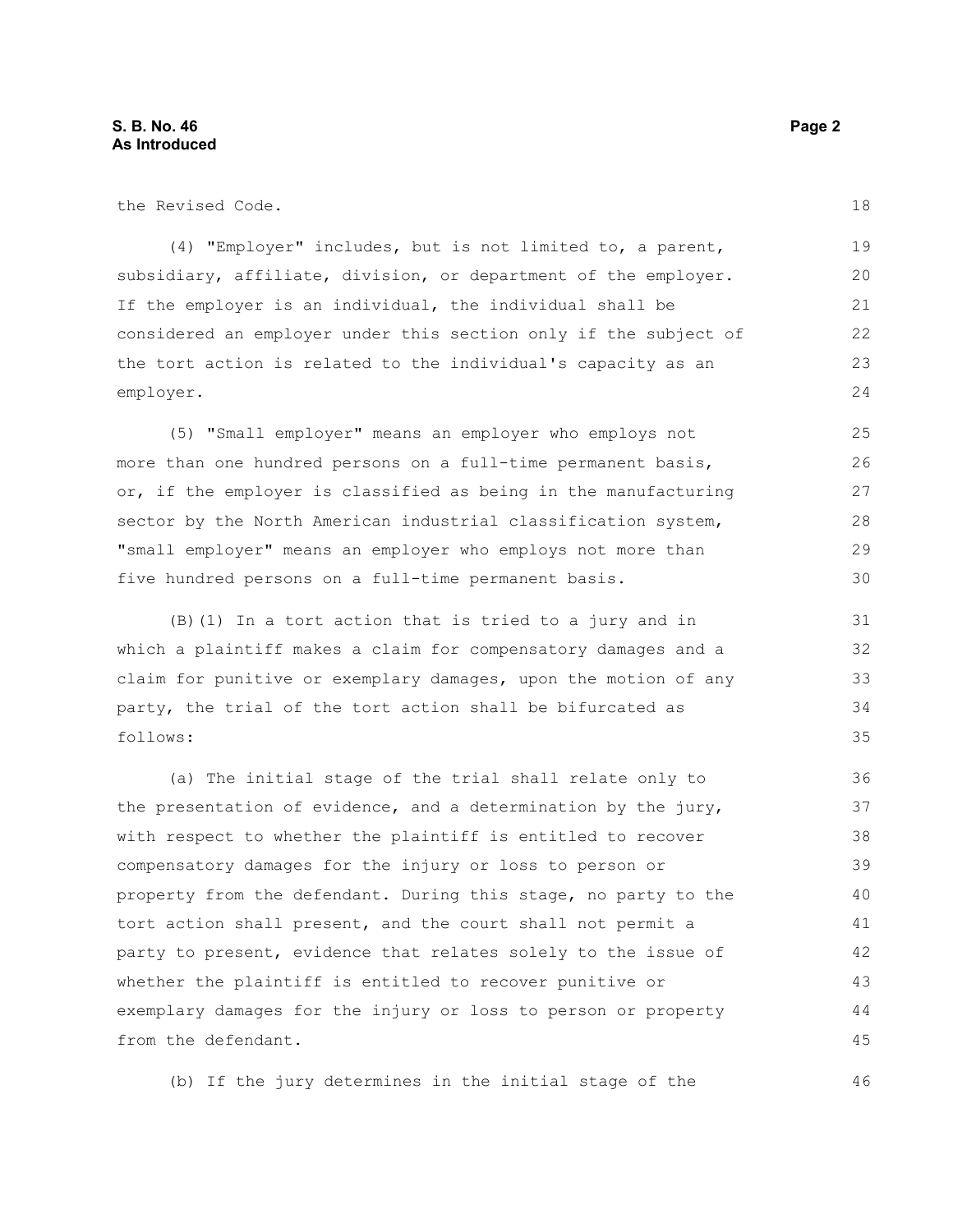trial that the plaintiff is entitled to recover compensatory damages for the injury or loss to person or property from the defendant, evidence may be presented in the second stage of the trial, and a determination by that jury shall be made, with respect to whether the plaintiff additionally is entitled to recover punitive or exemplary damages for the injury or loss to person or property from the defendant. 47 48 49 50 51 52 53

(2) In a tort action that is tried to a jury and in which a plaintiff makes a claim for both compensatory damages and punitive or exemplary damages, the court shall instruct the jury to return, and the jury shall return, a general verdict and, if that verdict is in favor of the plaintiff, answers to an interrogatory that specifies the total compensatory damages recoverable by the plaintiff from each defendant. 54 55 56 57 58 59 60

(3) In a tort action that is tried to a court and in which a plaintiff makes a claim for both compensatory damages and punitive or exemplary damages, the court shall make its determination with respect to whether the plaintiff is entitled to recover compensatory damages for the injury or loss to person or property from the defendant and, if that determination is in favor of the plaintiff, shall make findings of fact that specify the total compensatory damages recoverable by the plaintiff from the defendant.

(C) Subject to division (E) of this section, punitive or exemplary damages are not recoverable from a defendant in question in a tort action unless both of the following apply: 70 71 72

(1) The actions or omissions of that defendant demonstrate malice or aggravated or egregious fraud, or that defendant as principal or master knowingly authorized, participated in, or ratified actions or omissions of an agent or servant that so 73 74 75 76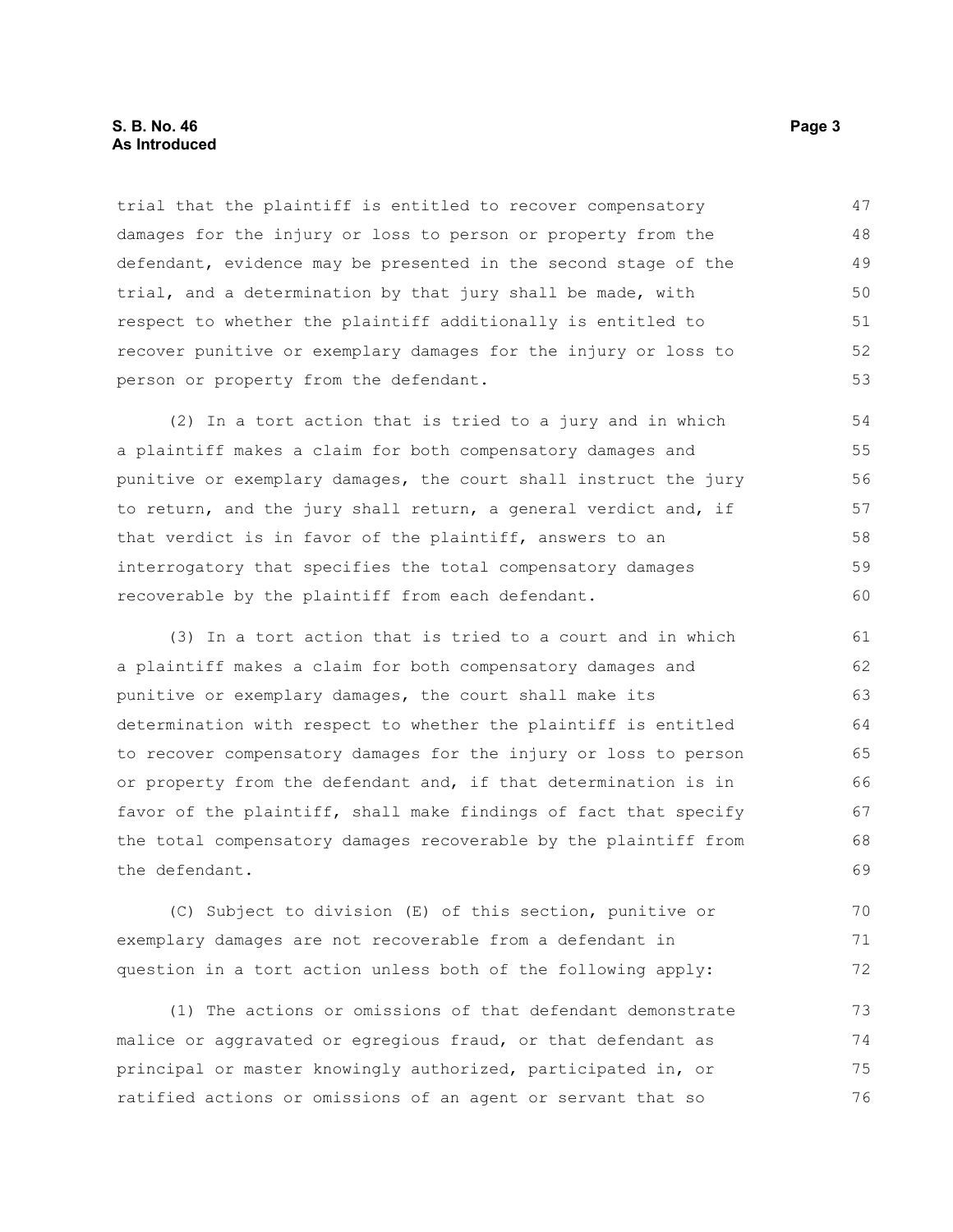| demonstrate.                                                      | 77  |
|-------------------------------------------------------------------|-----|
| (2) The trier of fact has returned a verdict or has made a        | 78  |
| determination pursuant to division (B) (2) or (3) of this section | 79  |
| of the total compensatory damages recoverable by the plaintiff    | 80  |
| from that defendant.                                              | 81  |
| (D)(1) In a tort action, the trier of fact shall determine        | 82  |
| the liability of any defendant for punitive or exemplary damages  | 83  |
| and the amount of those damages.                                  | 84  |
| (2) Except as provided in division $(D)$ (6) of this section,     | 85  |
| all of the following apply regarding any award of punitive or     | 86  |
| exemplary damages in a tort action:                               | 87  |
| (a) The court shall not enter judgment for punitive or            | 88  |
| exemplary damages in excess of two times the amount of the        | 89  |
| compensatory damages awarded to the plaintiff from that           | 90  |
| defendant, as determined pursuant to division (B) (2) or (3) of   | 91  |
| this section.                                                     | 92  |
| (b) If the defendant is a small employer or individual,           | 93  |
| the court shall not enter judgment for punitive or exemplary      | 94  |
| damages in excess of the lesser of two times the amount of the    | 95  |
| compensatory damages awarded to the plaintiff from the defendant  | 96  |
| or ten percent per cent of the employer's or individual's net     | 97  |
| worth when the tort was committed up to a maximum of three        | 98  |
| hundred fifty thousand dollars, as determined pursuant to         | 99  |
| division (B)(2) or (3) of this section.                           | 100 |
| (c) Any attorneys attorney's fees awarded as a result of a        | 101 |

(c) Any attorneys attorney's fees awarded as a result of a claim for punitive or exemplary damages shall not be considered for purposes of determining the cap on punitive damages. 102 103

(3) No award of prejudgment interest under division (C)(1) of section 1343.03 of the Revised Code shall include any 104 105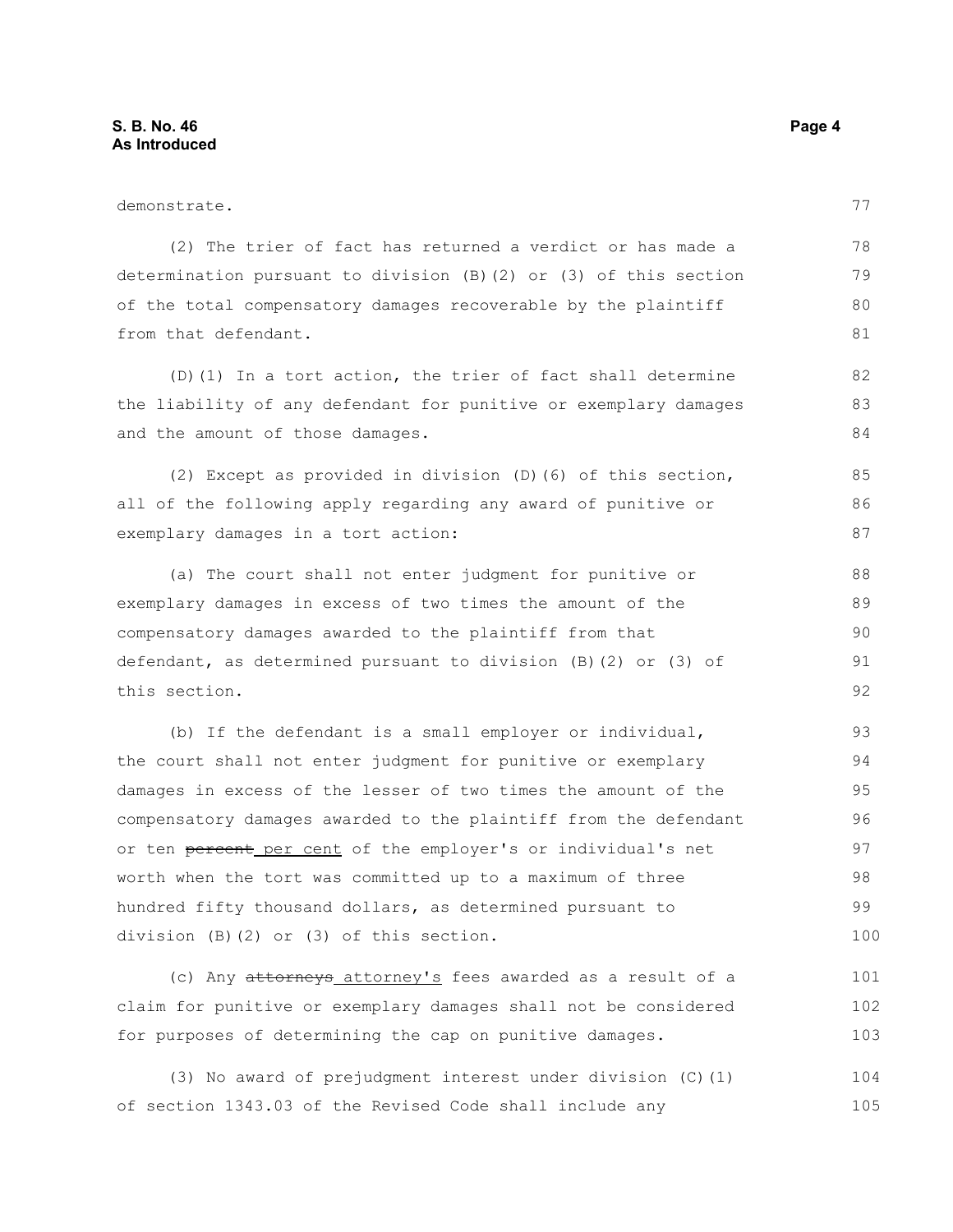prejudgment interest on punitive or exemplary damages found by the trier of fact.

(4) In a tort action, the burden of proof shall be upon a plaintiff in question, by clear and convincing evidence, to establish that the plaintiff is entitled to recover punitive or exemplary damages. 108 109 110 111

(5)(a) In any tort action, except as provided in division (D)(5)(b) or (6) of this section, punitive or exemplary damages shall not be awarded against a defendant if that defendant files with the court a certified judgment, judgment entries, or other evidence showing that punitive or exemplary damages have already been awarded and have been collected, in any state or federal court, against that defendant based on the same act or course of conduct that is alleged to have caused the injury or loss to person or property for which the plaintiff seeks compensatory damages and that the aggregate of those previous punitive or exemplary damage awards exceeds the maximum amount of punitive or exemplary damages that may be awarded under division (D)(2) of this section against that defendant in the tort action. 112 113 114 115 116 117 118 119 120 121 122 123 124

(b) Notwithstanding division (D)(5)(a) of this section and except as provided in division (D)(6) of this section, punitive or exemplary damages may be awarded against a defendant in either of the following types of tort actions: 125 126 127 128

(i) In subsequent tort actions involving the same act or course of conduct for which punitive or exemplary damages have already been awarded, if the court determines by clear and convincing evidence that the plaintiff will offer new and substantial evidence of previously undiscovered, additional behavior of a type described in division (C) of this section on the part of that defendant, other than the injury or loss for 129 130 131 132 133 134 135

106 107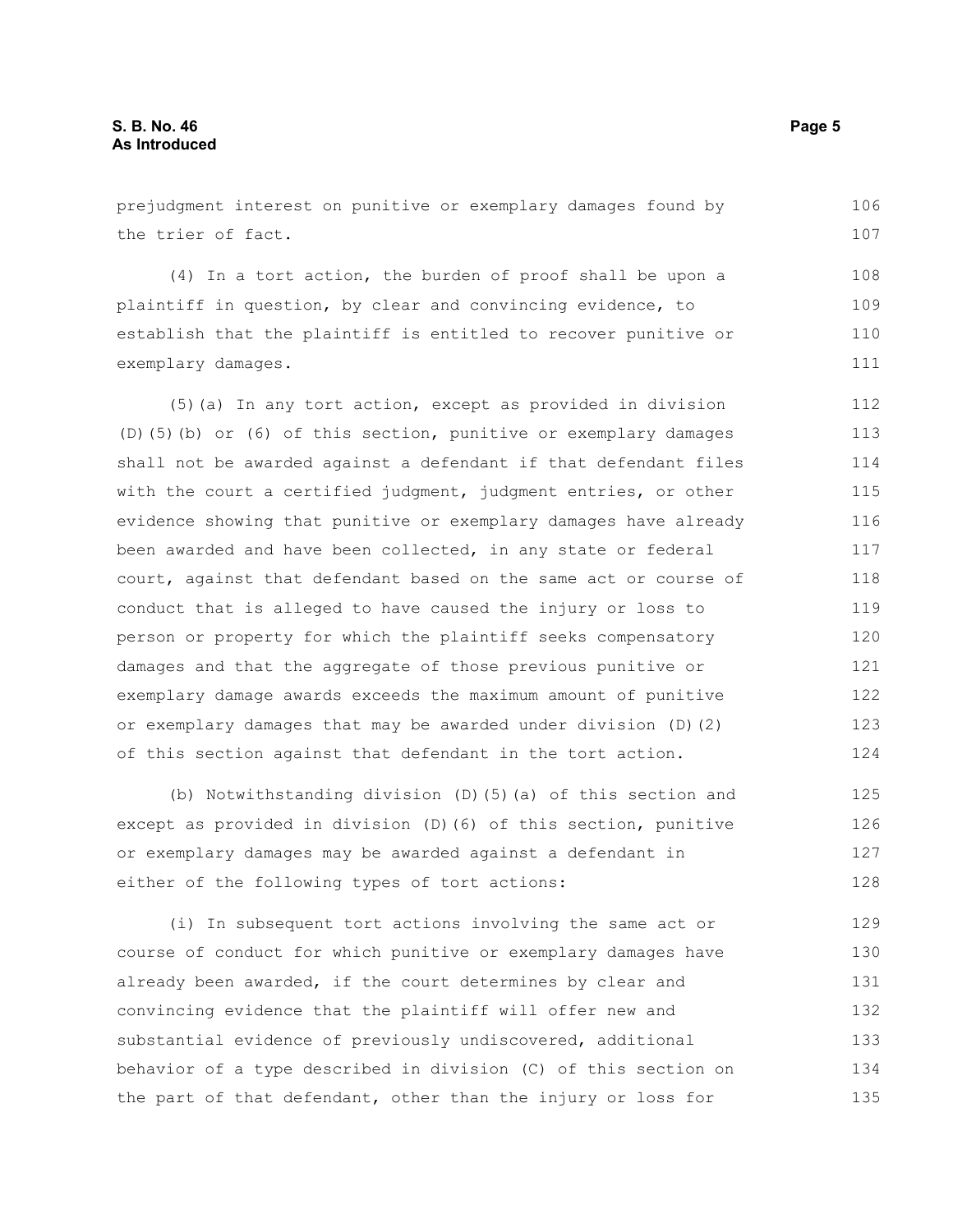which the plaintiff seeks compensatory damages. In that case, the court shall make specific findings of fact in the record to support its conclusion. The court shall reduce the amount of any punitive or exemplary damages otherwise awardable pursuant to this section by the sum of the punitive or exemplary damages awards previously rendered against that defendant in any state or federal court. The court shall not inform the jury about the court's determination and action under division (D)(5)(b)(i) of this section. 136 137 138 139 140 141 142 143 144

(ii) In subsequent tort actions involving the same act or course of conduct for which punitive or exemplary damages have already been awarded, if the court determines by clear and convincing evidence that the total amount of prior punitive or exemplary damages awards was totally insufficient to punish that defendant's behavior of a type described in division (C) of this section and to deter that defendant and others from similar behavior in the future. In that case, the court shall make specific findings of fact in the record to support its conclusion. The court shall reduce the amount of any punitive or exemplary damages otherwise awardable pursuant to this section by the sum of the punitive or exemplary damages awards previously rendered against that defendant in any state or federal court. The court shall not inform the jury about the court's determination and action under division (D)(5)(b)(ii) of this section. 145 146 147 148 149 150 151 152 153 154 155 156 157 158 159 160

(6) Division (D)(2) of this section does not apply to a tort action where the alleged injury, death, or loss to person or property resulted from the defendant acting with one or moreof the culpable mental states of purposely and knowingly as described in section 2901.22 of the Revised Code-in violation of a law and when the defendant has been convicted of or pleaded 161 162 163 164 165 166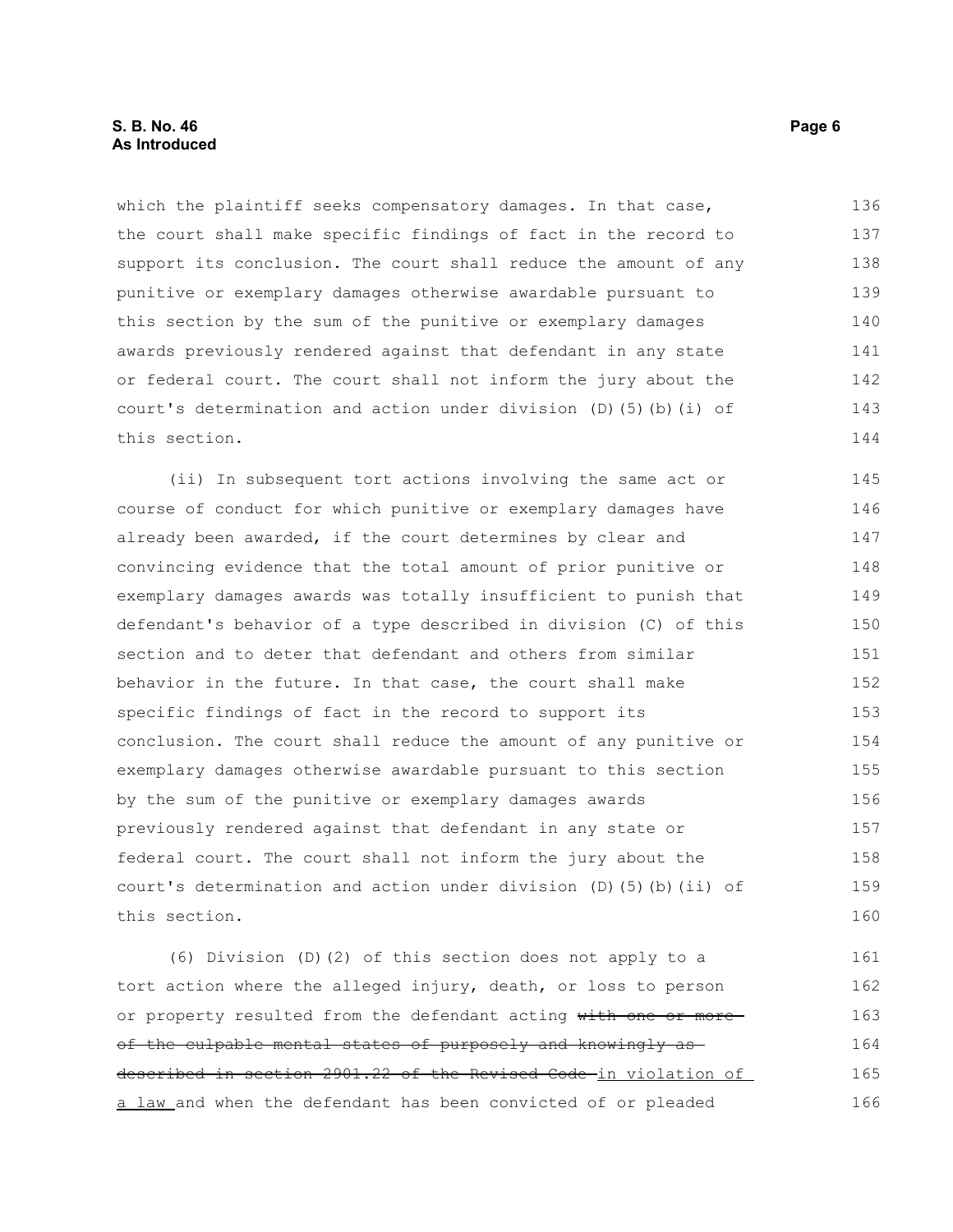### **S. B. No. 46 Page 7 As Introduced**

guilty to a criminal offense that is a felony, that is a strict criminal liability offense or that had as an element of the offense one or more of the culpable mental states of purposely and knowingly as described in that section 2901.22 of the Revised Code, and that is the basis of the tort action. 167 168 169 170 171

(E) This section does not apply to tort actions against the state in the court of claims, including, but not limited to, tort actions against a state university or college that are subject to division (B)(1) of section 3345.40 of the Revised Code, to tort actions against political subdivisions of this state that are commenced under or are subject to Chapter 2744. of the Revised Code, or to the extent that another section of the Revised Code expressly provides any of the following: 172 173 174 175 176 177 178 179

(1) Punitive or exemplary damages are recoverable from a defendant in question in a tort action on a basis other than that the actions or omissions of that defendant demonstrate malice or aggravated or egregious fraud or on a basis other than that the defendant in question as principal or master knowingly authorized, participated in, or ratified actions or omissions of an agent or servant that so demonstrate. 180 181 182 183 184 185 186

(2) Punitive or exemplary damages are recoverable from a defendant in question in a tort action irrespective of whether the plaintiff in question has adduced proof of actual damages. 187 188 189

(3) The burden of proof upon a plaintiff in question to recover punitive or exemplary damages from a defendant in question in a tort action is one other than clear and convincing evidence. 190 191 192 193

(4) Punitive or exemplary damages are not recoverable from a defendant in question in a tort action. 194 195